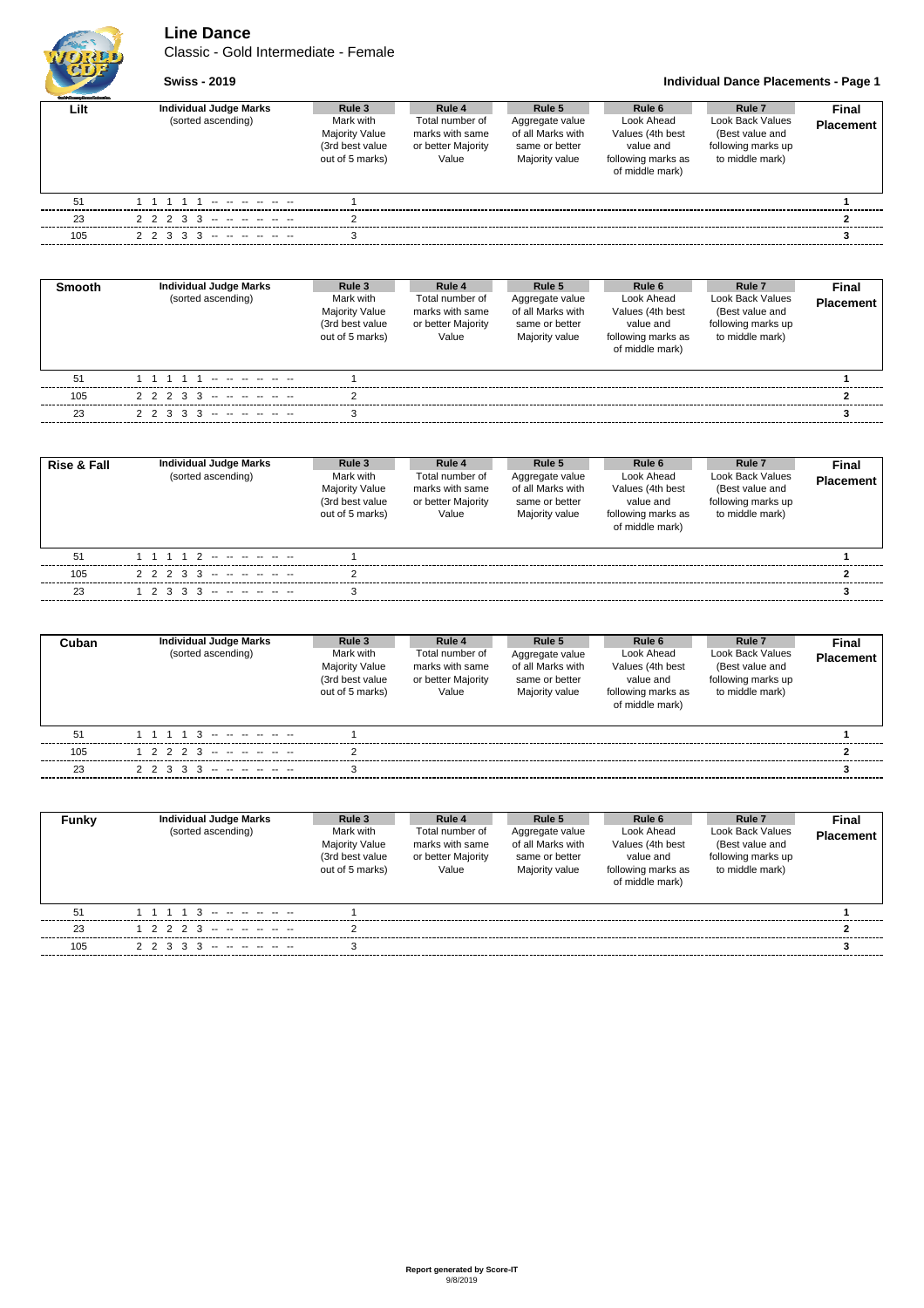**Line Dance**

Classic - Gold Intermediate - Female

## **Swiss - 2019 Individual Dance Placements - Page 2**

| <b>Guild Gauge Barnet's banking</b> |                                              |                                                                                    |                                                                             |                                                                                    |                                                                                                |                                                                                                   |                                  |
|-------------------------------------|----------------------------------------------|------------------------------------------------------------------------------------|-----------------------------------------------------------------------------|------------------------------------------------------------------------------------|------------------------------------------------------------------------------------------------|---------------------------------------------------------------------------------------------------|----------------------------------|
| <b>Novelty</b>                      | Individual Judge Marks<br>(sorted ascending) | Rule 3<br>Mark with<br><b>Majority Value</b><br>(3rd best value<br>out of 5 marks) | Rule 4<br>Total number of<br>marks with same<br>or better Majority<br>Value | Rule 5<br>Aggregate value<br>of all Marks with<br>same or better<br>Majority value | Rule 6<br>Look Ahead<br>Values (4th best<br>value and<br>following marks as<br>of middle mark) | Rule <sub>7</sub><br>Look Back Values<br>(Best value and<br>following marks up<br>to middle mark) | <b>Final</b><br><b>Placement</b> |
| 51                                  |                                              |                                                                                    |                                                                             |                                                                                    |                                                                                                |                                                                                                   |                                  |
| 105                                 | 2 2 2 2 2 -- -- -- -- --                     |                                                                                    |                                                                             |                                                                                    |                                                                                                |                                                                                                   |                                  |
|                                     |                                              |                                                                                    |                                                                             |                                                                                    |                                                                                                |                                                                                                   |                                  |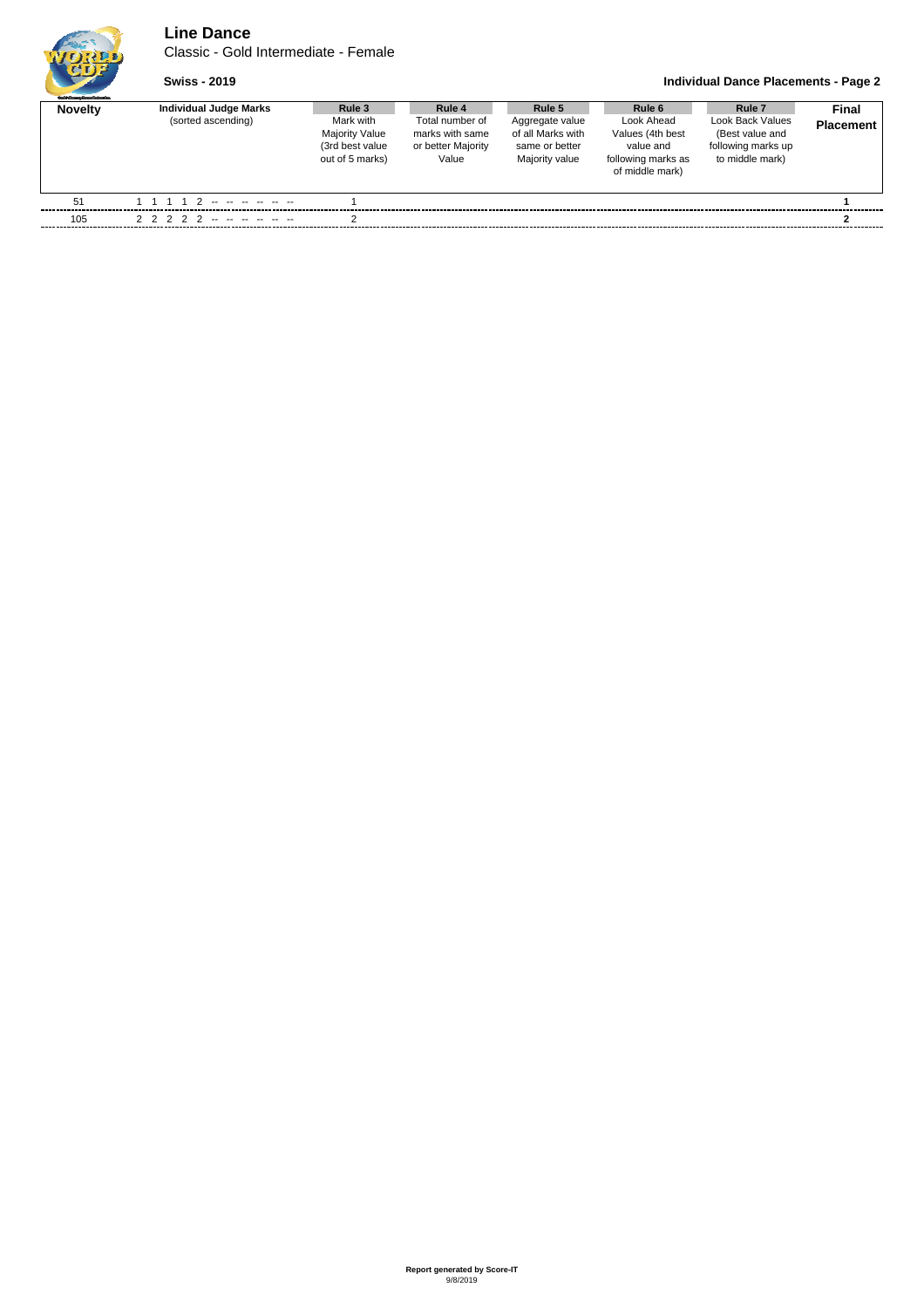# **Line Dance**

Classic - Gold Intermediate - Female



| adalah pemangkanan Pada untuk<br>Lilt    |  |   |   | Judges |  |   |    |  |
|------------------------------------------|--|---|---|--------|--|---|----|--|
|                                          |  | З | G |        |  | 9 | 10 |  |
|                                          |  |   |   |        |  |   |    |  |
| No penalties were applied in this dance. |  |   |   |        |  |   |    |  |
|                                          |  |   |   |        |  |   |    |  |
|                                          |  |   |   |        |  |   |    |  |
|                                          |  |   |   |        |  |   |    |  |
|                                          |  |   |   | Judges |  |   |    |  |
| Smooth                                   |  | 3 | 5 |        |  | 9 | 10 |  |

| & Fall<br>Diec<br>$\cdots$               |  |               |  | . u |  |  |  |
|------------------------------------------|--|---------------|--|-----|--|--|--|
|                                          |  |               |  |     |  |  |  |
| No penalties were applied in this<br>۰۷υ |  | s dance.<br>. |  |     |  |  |  |

| Cuban |  |  |  | Judaes |  |  |  |
|-------|--|--|--|--------|--|--|--|
|       |  |  |  |        |  |  |  |
|       |  |  |  |        |  |  |  |
|       |  |  |  |        |  |  |  |

| Funky                      |                               |  |  | <b>SANAR</b><br>ึ งนนนะ - |  |  |  |
|----------------------------|-------------------------------|--|--|---------------------------|--|--|--|
|                            |                               |  |  |                           |  |  |  |
| No pena<br>IAC MATA<br>பகை | s were applied in this dance. |  |  |                           |  |  |  |

| <b>Novelty</b> |  |  | <b>Ludgee</b><br>vuu<br>-- |  |  |  |
|----------------|--|--|----------------------------|--|--|--|
|                |  |  |                            |  |  |  |
| 105            |  |  |                            |  |  |  |
|                |  |  |                            |  |  |  |

| Penalty      | <b>Non-Conference Penalty Codes</b> |                         | <b>Conference Penalty Codes</b> |                             |
|--------------|-------------------------------------|-------------------------|---------------------------------|-----------------------------|
| <b>Codes</b> | l Placement Reduction               | <b>Last Placement</b>   | Reasons                         | Codes                       |
|              | Costume and Appearance              | Prop Use<br>P<br>$\sim$ | Self Selected Music             | Single Lower Placement<br>s |
|              | Basic Pattern<br>в                  | Dance Delivery          | Loss of Hat                     | Q - Last Place              |
|              | F - Courtesy & Floorcraft           | Costume Minimums<br>н   | Leaving the Dance Floor         | X - Full Disqualification   |
|              | - Acceptable Behavior               | (Boots & Hats)          |                                 | Expulsion<br>E -            |
|              | - Movement<br>м                     |                         |                                 |                             |
|              | Timina                              |                         |                                 |                             |